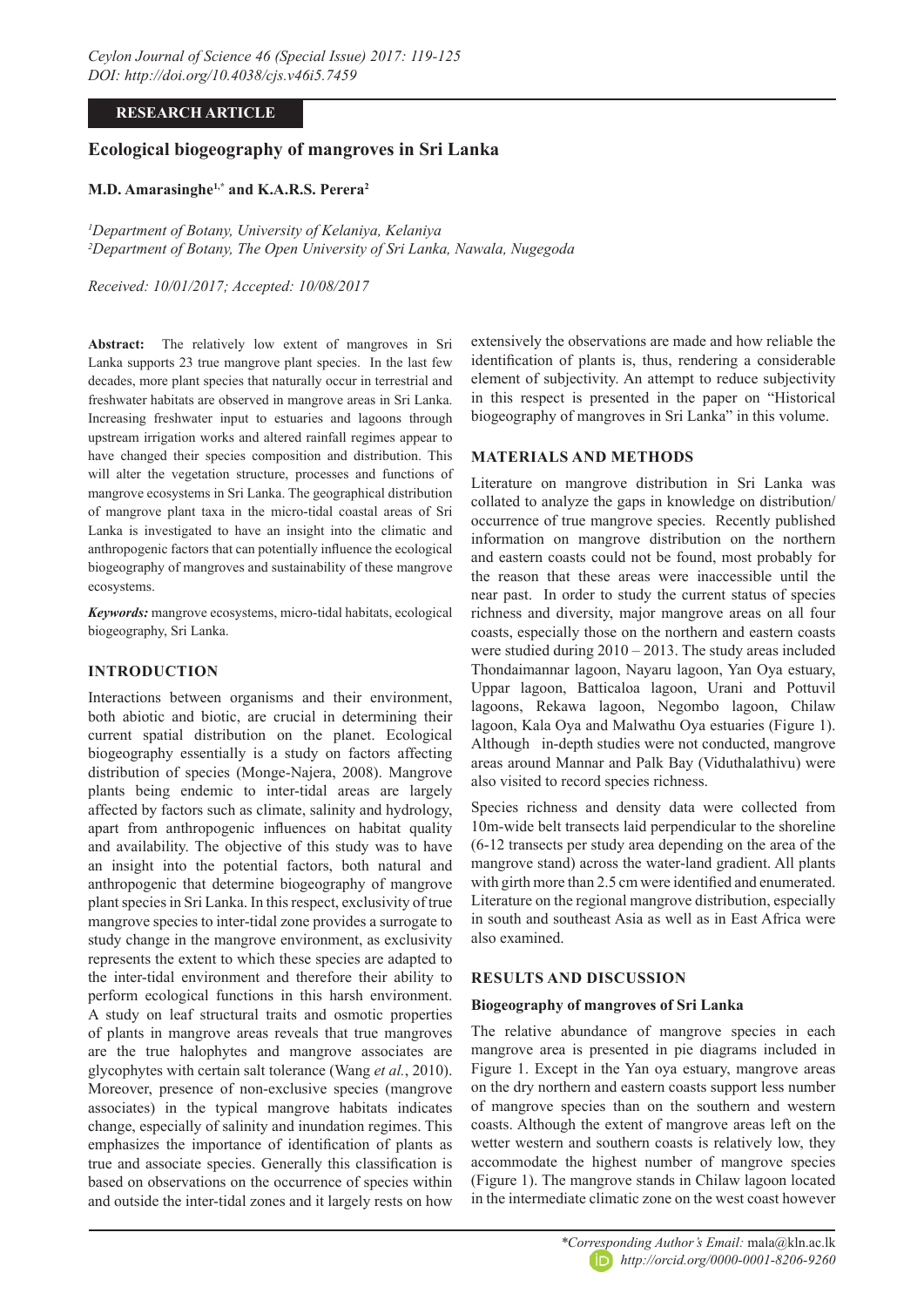

**Figure 1:** Study areas located eleven (11) estuaries/lagoons around Sri Lanka.

supports the highest number of true mangrove species. Although located on dry coastal areas, the estuaries of Kala Oya on the north western and Yan Oya on the north eastern coasts too support seven species each. These mangrove areas are relatively large in extent and least disturbed. Kala Oya estuary borders the Wilpattu National Park and therefore destructive human interventions are kept minimal. Besides, Kala Oya estuary receives higher volume of irrigation water through the trans-basin Mahaweli river diversion scheme. Yan Oya estuary is situated in an area remote from human settlements and also had not been readily accessible

during the recent past due to the unrest that prevailed in the country. *Ceriops decandra* which was not recorded in the mangrove literature so far, was found to occur only in this estuary.

A major area that had not been visited sufficiently on the east coast is the mangrove stands around Thambalagamuwa bay which is a part of the estuary of Mahaweli river. A preliminary visit to the landward edge of the area revealed the presence of *Excoecaria indica* (*Sapium indicum*), a species that was not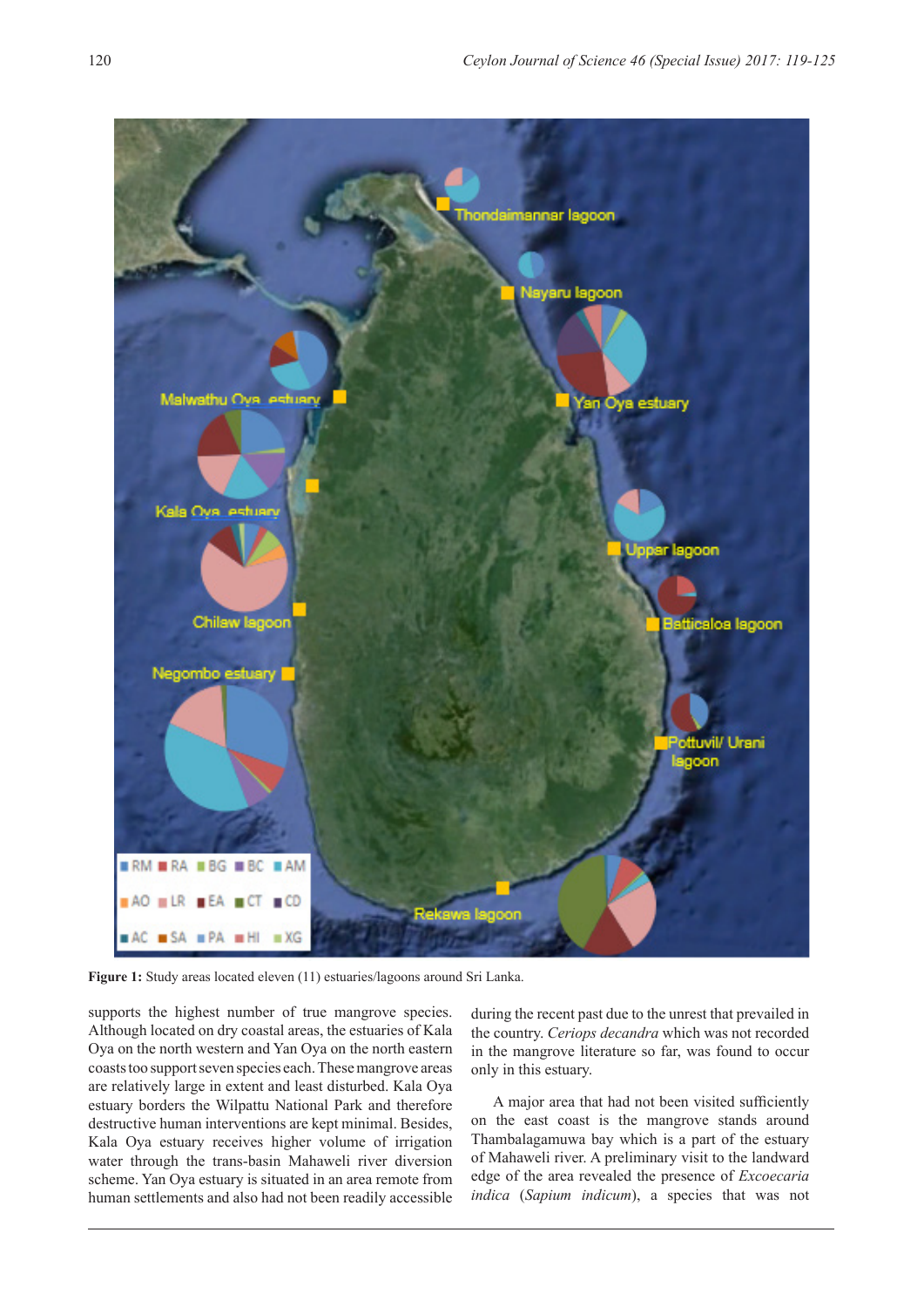encountered in any of the other mangrove areas visited during the study. However, Jayatissa *et al*. (2002a) report its occurrence in Bentota and Gin ganga estuaries in the wet zone.

Mangroves on the western and south-western coasts are mostly remnants of larger mangrove areas which have largely been converted to built-up land utilized for coconut and other crop cultivations, homesteads, roads, tourist resorts, hotels and urban utility areas. The number of species that occurs in these relatively small and isolated mangrove stands therefore is low. Nevertheless, *Lumnitzera littorea*, is found in one such remnant patch associated with the Maduganga estuary (Balapitiya). Occurrence of this species in wet zone estuaries has been first recorded by Abeywickrema (1960). Shrinking mangrove areas through conversion to other land uses may have now confined this species to just one locality in Madu ganga (river), at present. Another rare species among the Sri Lankan mangroves is *Scyphiphora hydrophyllacea* and it occurs only on the shores of Puttalam lagoon and downstream areas of Kala Oya estuary where the salinity is relatively high. About 18 trees whose leaves, bark and radiating horizontal woody aerial roots resemble those of *Xylocarpus moluccensis* were found to occur in Dutch bay in proximity to Kala Oya estuary. Pneumatophores however were absent. Since flowers and fruits were also absent at the time of visits, its identification needs further confirmation. Although *Sonneratia alba* is considered a rare species in Sri Lankan mangrove areas (Jayatissa *et al*., 2002a), it dominates the Malwathu Oya estuary and comprises some trees with stems larger than 150 cm in girth at breast height. This is the first record of its occurrence in this estuary. Similarly, the presence of *S. alba* on the west coast of Madagascar (Rasofolo, 1997) could be suspected as evidence for existence of this species on the coasts of the Tethys Sea in Gondwana, before the Indian landmass separated from it. Except for the rare mangrove species that are restricted to very small areas, *Nypa fruticans* was exclusive to the upstream areas of estuaries in the wet zone where the water salinities are less than  $10mg l^{-1}$ .

The west coast that spreads through the wet (larger proportion), intermediate and dry climatic zones support the highest number of true mangroves. Relatively low soil salinities and availability of higher allochthonous nutrient and sediment loads from major rivers that discharge large volumes of water annually, may contribute to occurrence of more potential areas/habitats for mangrove colonization and growth on this coast. The low tidal amplitude in the sea around Sri Lanka and coastal geomorphology however restricts the inter-tidal zone into narrow strips, sometimes less than 10 m, except in the estuaries where low terrain permits greater inundation. Although part of the southern coast is located within the wet zone, most of the areas are small remnants of once large mangrove areas and they continue to lose species due to human pressure.

The arid northern coast which does not have estuaries, records the least number of species. The east coast on the contrary, provides more suitable habitats for mangroves, especially in the estuaries of the perennial Mahaweli river

and Yan Oya along with a number of seasonal rivers that drain into the ocean creating estuarine habitats conducive for mangrove colonization.

The landward fringe has the most variable floristic composition in most mangrove areas in Sri Lanka which show an abrupt transition from mangrove to terrestrial habitats and this transition depends on the climate and vegetation of the adjacent terrestrial vegetation. In arid coastal areas in the extreme north western, northern and south eastern parts of Sri Lanka, mangroves are associated with hyper-saline salt marshes occupied only by five species of halophytes and salt flats devoid of any vegetation due to extremely high soil salinities. Occasionally, dwarf *A. marina* occurs in the seaward margin of salt marshes. Mangrove areas in the wet climatic zone in the south western and southern coasts however, have a lower salt concentration in soil towards the landward side, and terrestrial tree species intermingle with mangrove species in this transition zone. Thus, wetter conditions tend to be more hospitable to a wider variety of terrestrial plant species to migrate into the inter-tidal zone.

#### **Potential climatic and anthropogenic influences on the biogeography of mangrove plant species along the coastal areas of Sri Lanka**

Distribution of mangrove species in the three climatic zones does not show a distinct pattern except for *N. fruticans* that is confined to the wet zone, and the rare species which happen to occur in specific areas, both in the wet and dry zones. The relative abundance of mangrove species however reflects availability of habitats under favourable conditions and efficacy of seed/ propagule dispersal. Quantitative data gathered from the mangrove stands on density, basal area and height revealed that on average, *A. marina* is the most abundant and comprises more than 1/3 of the mangrove stands in Sri Lanka. Low presence of *A. marina* in the intermediate zone however is noteworthy (Figure 2). Lagoons with very high salinities as in the Uppar lagoon on the east coast, are dominated by *A. marina* with scattered *R. mucronata* at the water-front. These two species are the major constituents in Viduthalathivu mangrove area near Mannar as well. Although *A. marina* was not encountered in the transects laid at Pambala (southern part of Chilaw lagoon that is located in the intermediate climatic zone) in the present study, it is present in the northern sector of the lagoon which is more saline. Though *A. marina* can tolerate very high soil salinity levels, its absence in low saline areas as in Pambala and Urani/Pottuvil lagoon complex testifies *A. marina's* inability to survive under low salinity levels. Both these mangrove areas are exposed to brackish waters with very low salinity and *A. officinalis* was found instead in very low densities. The second most abundant species encountered in the mangroves of the dry zone is *R. mucronata* followed by *L. racemosa* and *E. agallocha* (although not considered as a true mangrove but frequently associated with mangrove areas) and these species occur in both wet and dry zones. *Rhizophora mucronata* was present in all the major mangrove sites studied and particularly in the Negombo estuary where it was very common. Its abundance in Negombo is partly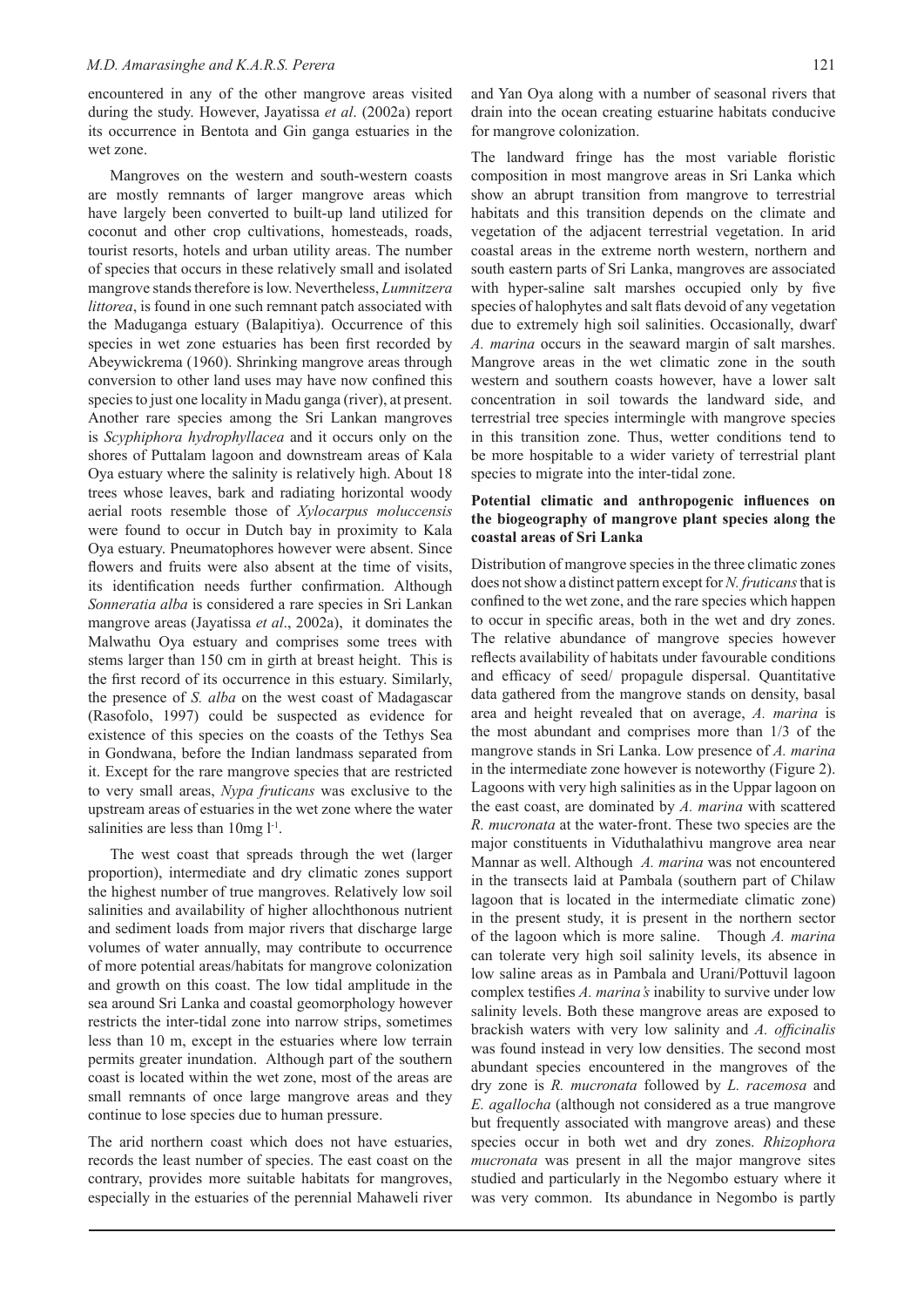due to cultivation of this species by fishermen to obtain twigs and branches to construct brush parks, a traditional fishing method adopted in this estuary (Amarasinghe, 1988; Amarasinghe *et al*., 2002). *Rhizophora mucronata* is planted as erosion barriers to protect homesteads established close to the shoreline of the estuary (Amarasinghe, 1988) and also it is the most preferred species (for the ease of seedling raring) used in mangrove replanting programmes in Sri Lanka (personal observation). Such anthropogenic activities that promote selective propagation of desired species, may become a significant factor that can directly influence the biogeography of species. *Avicennia marina* and *R. mucronata* frequently form mono-specific stands and when they occur together, more often, the latter occupies the water-front zone and *A. marina* the landward zone. *Lumnitzera racemosa* too was recorded in all the mangrove areas; the most luxuriant growth of this species was observed in the Kala Oya estuary and Chilaw lagoon at Pambala. *R. apiculata* on the contrary, grow well in less saline areas as exemplified by the natural mangrove stands in the Negombo estuary, particularly in those stands associated with Dandugam oya and also in most of the remnant patches of mangroves on the southwestern coast, notably in Bentota, Madu ganga estuary and Galle (Magalla) along with *B. gymnorrhiza* and *S. caseolaris*, where salinity is low (personal observations). *Rhizophora apiculata* forms monospecific stands on the western shores of the Batticaloa lagoon (landward shoreline of the lagoon), where the salinity is as low as  $5 \text{ mg } l^{-1}$ . This species however is absent in the Urani and Pottuvil lagoons on the east coast that are currently exposed to low salinity conditions, suggesting that the salinity change in these lagoons may be a recent phenomenon. Absence of established seedlings and saplings of *R. mucronata* in these mangrove areas may also indicate prolonged freshwater conditions prevailing in these mangrove areas that do not favour the establishment of mangrove seedlings. Anecdotal information however, from communities in the vicinity indicate that in the aftermath of the 2004 Indian Ocean tsunami, sand bar formation at the Pottuvil lagoon entrance to the ocean takes place more frequently than before blocking sea water entering the lagoon; thus it's water has become less saline than it was before the tsunami. *Ceriops tagal, Bruguiera gymnorrhiza, Heritiera littoralis* and *A. officinalis* are among the less represented species in the mangrove areas included in the present study. *Ceriops tagal*, however, is abundant in the Rekawa lagoon (Jayatissa *et al.*, 2002a).

Occurrence of the major true mangrove species in Sri Lankan coasts show affinity to the regional patterns of mangrove distribution. Biogeography of these species within Sri Lanka's coasts and the diversity of mangrove stands appear to be governed considerably by the availability of appropriate habitats in which soil salinity is a critical factor. Perera *et al.* (2013) revealed that soil salinity plays a major role in maintaining species richness of mangrove areas and that the highest species richness was recorded in areas where soil salinity is  $8 - 12$  mg  $l<sup>-1</sup>$  in the Kala Oya estuary.

The biogeography of mangrove species within an island like Sri Lanka therefore appears to be influenced also by local events such as altered salinity regimes due to long term climate changes that govern rainfall regimes and also due to anthropogenic events. These in turn affect the availability of habitats and conditions (such as salinity) for plant growth. Studies on the genetic structural variability of *L. racemosa* among the Sri Lankan populations was reported to be low, suggesting that at present, there is no barrier for gene flow among populations of this species in the different coasts of Sri Lanka (Su *et al*., 2006). This may be true for the major mangrove species that show a pancoastal distribution in the island. It is appropriate therefore to include action to monitor salinity as well as hydrology of coastal and near-shore waters that affect availability and quality of habitats for coastal biota. The National Adaptation and Action Plans for Climate Change Impacts in Sri Lanka 2016 to 2025 (Climate Change Secretariat, 2015) focuses only on action to mitigate impacts of sea level rise, which is only one of the impacts that climate change can bring about. Altered rainfall and evapotranspiration patterns due to climate change, which concomitantly bring about changes in salinity regimes, particularly in estuaries, appear to cause not very obvious, nevertheless, far-reaching consequences in quality of coastal habitats and composition of flora and fauna that constitute the natural resource base on which the livelihoods of most of the coastal dwellers depend on. Although sea level rise may lead to rise in salinity, both in water and associated soils, increasing river runoff due to elevated rainfall may bring about declining salinities. This scenario may further be exacerbated with economic development activities in the upstream areas that can affect river flow and quality of water, and often it may lead to a greater short-term impact than sea level rise that is expected to happen during relatively a long span that allows provision for adaptation. Monitoring and researching changes in rainfall and evapotranspiration patterns in entire river basins on habitat quality and availability in the coastal areas therefore is appropriate to be included in the national action plan.

The strength and patterns of currents associated with coasts naturally facilitate mangrove seed/propagule dispersion and therefore influence mangrove gene flow between populations occupying distant localities. Currents in the Indian Ocean around Sri Lanka are influenced by the effect of water movement caused by monsoonal winds. During the southwest monsoon, the eastward flowing Southwest Monsoon Current (SMC), and during the northeast monsoon the westward flowing Northeast Monsoon Current (NMC) operate in the sea around Sri Lanka (de Vos *et al*., 2014). Throughout both monsoon periods, these oceanic currents move southwards along both the eastern and western coasts and converge along the island's southern coast. During the SW monsoon, the island deflects the eastward flowing SMC southward, whilst along the eastern coast the southward flow results from the Sri Lanka Dome. The Sri Lanka Dome (SLD) is an upwelling recirculation feature found in the Southwest Monsoon Current that may significantly influence both biological productivity and air-sea interactions in the Bay of Bengal (de Vos *et al*., 2014). The large-scale oceanic currents around Sri Lanka therefore undergo complete seasonal reversals.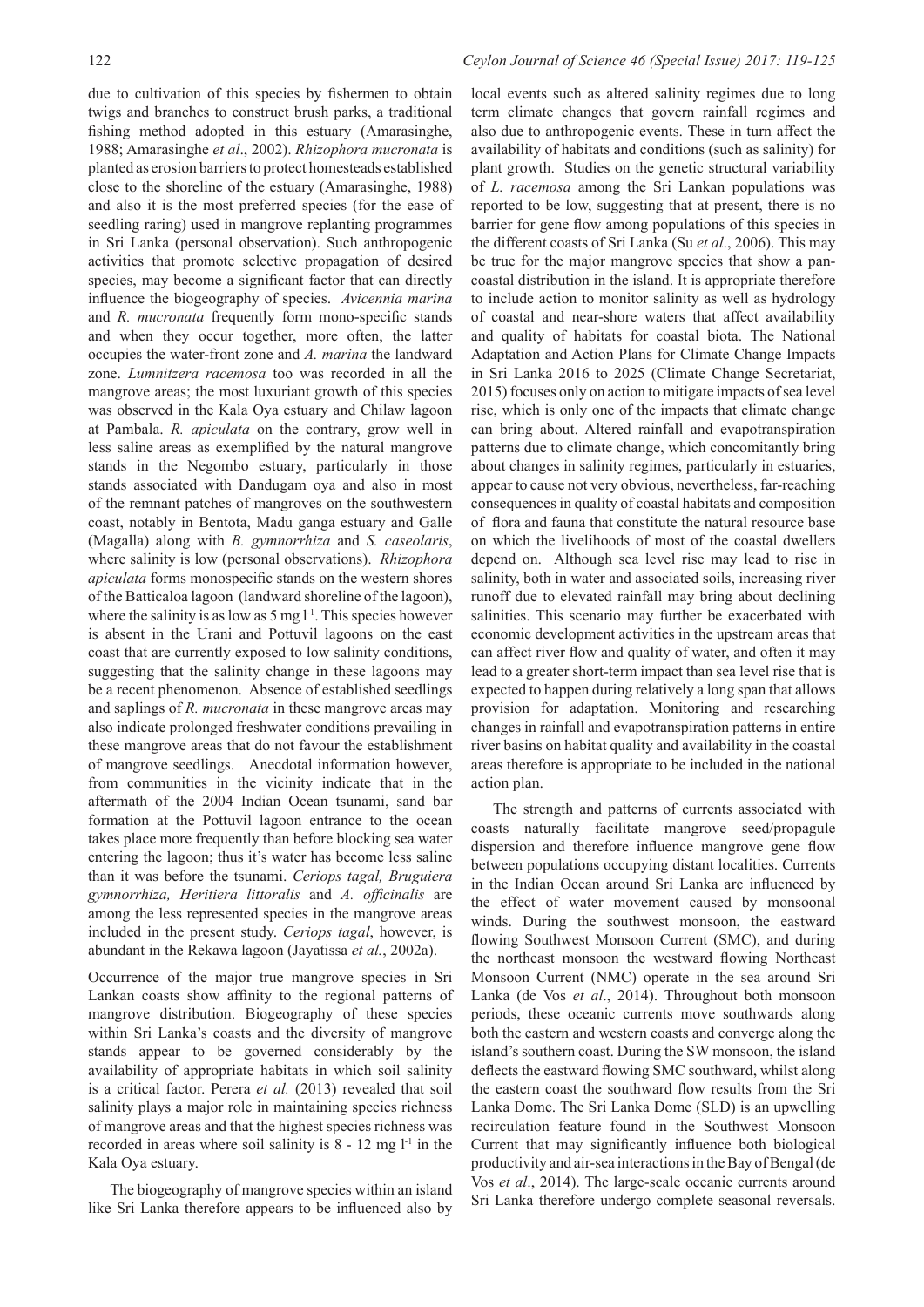

**Figure 2:** Distribution of mangrove species among different climatic zones of Sri Lanka.

Currents to the east of the island are strongest during the north-east monsoon (November-March), and they change from a clockwise to an anti-clockwise direction and then back again to a clockwise direction during the course of the year. Currents to the south of the island flow eastwards from about May to about October, and westwards for the remainder of the year. In general, the currents off the east coast are stronger than those off the west coast, while those off the southern coast are among the strongest of all, with velocities of around 1 m/sec (De Bruin *et al*., 1994). As such, the flow of ocean water from the western coast of Sri Lanka may not reach the east coast due to the interaction of the southwest monsoon current and the landmass of the island, and therefore can serve as a barrier to gene flow. This too, may contribute to biogeography of species such as *Nypa fruticans*, distribution of which is confined to the western coast of Sri Lanka.

Besides, the strength and frequency of tidal currents too play a role in dispersing seeds/seedlings within mangrove areas. Tides around Sri Lanka are mixed semi-diurnal with a spring tidal range of between 0.40 and 0.60 m. The range is less in the northern part of the island. The east

coast features different phases from the west coast with a rapid change in the southeast (Wijeratne, 2007). The seas around Sri Lanka are micro-tidal and predominantly semidiurnal. The rise and fall of the tides is within 0.7 m at spring tides and 0.05 m at neap tides. The highest tidal range is generally around Colombo (west coast), while the lowest is around Delft and Trincomalee (east coast). The small tidal range leads to very low rise in water level in most estuaries, thus causing sand and mud bank formation at the estuary/lagoon mouth blocking their connection to the sea and transforming the estuaries/ lagoons into nearfreshwater bodies (De Bruin *et al*., 1994). These processes may be further exacerbated with rising sea levels and changing current patterns and therefore will influence the biogeography of both mangrove flora and fauna.

Being adapted to live in the harsh inter-tidal zone, mangroves have been able to survive through times of harsh climate due to their high resilience or resistance (Alongi, 2015). Climatic events that affect mangrove habitats and also the functioning of mangrove plants therefore may affect their biogeography. Mangroves are most vulnerable to climate change, particularly because of their specialty to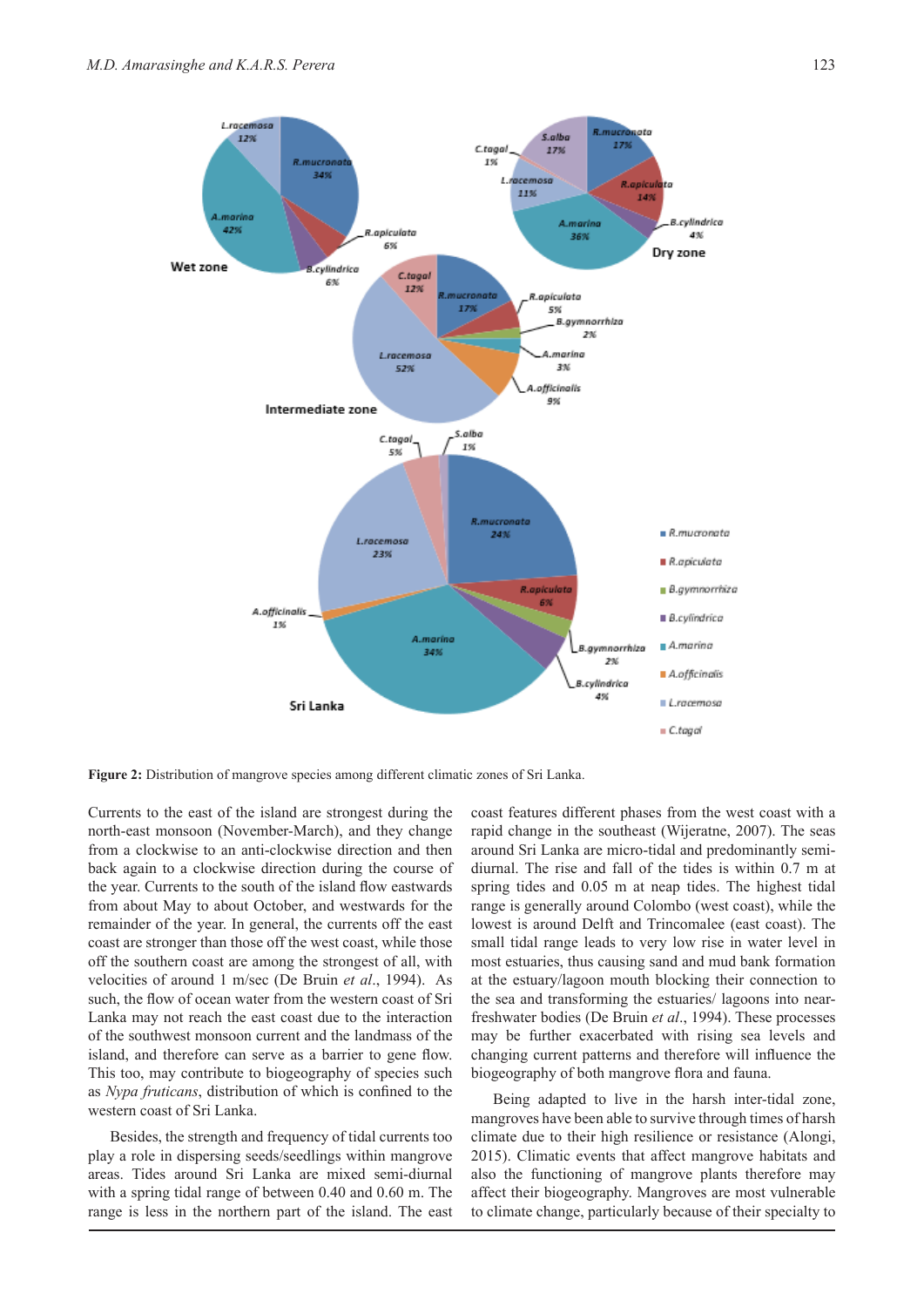live in the land-sea interface that is susceptible to impacts of changes in sea level which in turn lead to tidal inundation patterns, rainfall and freshwater inputs that affect water and soil salinity conditions which have greater influence on ecosystem functioning. The number of rainy days in Sri Lanka, during the half century period from 1961 – 2012 has decreased while the 2000 mm isohyet, demarcating the wet zone of the country has shrunk. Water volume by watershed reveals that the watersheds in the northern half of the island have shown an increasing trend in volume of water discharged to the sea while those in the southern half of the island had been decreasing (Manawadu and Fernando, 2008). Since Mangrove taxa are specialized and segregated with respect to tidal height, water salinity, range of salinity of the soil, and soil aeration, the change in freshwater discharge may affect the survival and distribution of mangrove species by altered salinity regimes in the water and soils of the inter-tidal zones (Duke, 1992; Macnae, 1968). On the south eastern coastal belt, Pottuvil and Urani lagoons manifest the impact of decreasing water salinity due to prolonged inundation by increasing freshwater inflow to the lagoon and due to formation of the sand bar at the lagoon mouth severing its connection to the Indian Ocean. Remarkably*, Avicennia marina* is absent in this lagoon complex, nevertheless, two large (old) *Avicennia officinalis* trees were observed on the lagoon shoreline closer to the ocean. A similar scenario was observed in the mangrove stand on the southern shoreline of Chilaw lagoon (west coast) where the salinity of water is very low.

Mangroves are subjected to severe human pressure all over the tropics. Mangrove plants are destroyed either directly, or subjected to degradation indirectly due to anthropogenic alteration of habitat conditions such as soil salinity, water salinity, pH, temperature and availability of nutrients. Mangrove areas have extensively been converted to shrimp farms throughout the tropics and Sri Lanka is no exception. *Cynometra iripa* deserves to be considered either as a very rare or a near-extinct mangrove species in Sri Lanka as mangrove areas of Mi Oya where it was observed to occur in very small numbers, are irreversibly converted into shrimp ponds. The Mi Oya estuary, on the north western coast associated with Puttalam lagoon is extensively destroyed for shrimp culture. This is one of the isolated localities from which *Cynometra iripa* was recorded (Amarasinghe and Balasubramaniam, 1992).

With release of freshwater from the Uda Walawe irrigation scheme to Kalametiya lagoon, situated on the southern coast of Sri Lanka *Sonneratia caseolaris* has been found to extend over 30% more into the intertidal area around the lagoon, than the area covered in 1960 *(Jayatissa et al*., 2002b). Moreover, the prolonged low salinity in the lagoon waters in 1967, with commencement of the irrigation works in the upstream has replaced the estuarine flora and fauna with freshwater species resulting in total collapse of lagoon fishery, based on prawns and other marine organisms.

The predicted climate change scenario could be expected to variably affect mangroves in different regions. Increasing atmospheric and sea surface temperature would drive mangroves to colonize higher latitudes than at present. Besides, subsidence of low-lying coastal areas such as estuaries, lagoons and islands may cause migration of species into more hinterland. In a micro-tidal environment like in Sri Lanka such expansion will not be possible along the populous southern, south western and western coasts such as Negombo estuary where the hinterland is heavily developed and utilized for other land uses, affecting the biogeography of mangrove species.

#### **REFERENCES**

- Abeywickrema, B. A, (1960). Estuarine vegetation of Ceylon. *Proc. Abidj. Symp. Humid Trop.* UNESCO Paris Fr. 207-210.
- Alongi, D.M., (2015). The impact of climate change on mangrove forests. *Curr. Clim. Change Rep.* **1:** 30-39. doi:10.1007/s40641-015-0002-x
- Amarasinghe, M.D., (1988). Socio-econo.mic status of human communities of selected mangrove areas on the west coast of Sri Lanka. *UNESCO Occ. Pap. 03.*
- Amarasinghe, M.D. and Balasubramaniam, S., (1992). Structural properties of two types of mangrove stands on the northwestern coast of Sri Lanka. *Hydrobiologia*  **247:** 17-27. doi:10.1007/BF00008201.
- Amarasinghe, U.S., Amarasinghe, M.D., Nissanka, C., (2002). Investigation of the Negombo estuary (Sri Lanka) brush park fishery, with an emphasis on community-based management. *Fish. Manag. Ecol*. **9:** 41-56. doi:10.1046/j.1365-2400.2002.00250.x.
- Climate Change Secretariat, 2015. National Adaptation Plan for Climate Change Impacts in Sri Lanka 2016 to 2025. Ministry of Mahaweli Development and Environment, Sri Lanka.
- de Bruin, G.H.P., Russell, B.C., Bogusch, A., (1994). The marine fishery resources of Sri Lanka, *FAO species identification field guide for fishery purposes*. Food and Agriculture Organization of the United Nations, Rome. 3-4.
- de Vos, A., Pattiaratchi, C.B., Wijeratne, E.M.S., (2014). Surface circulation and upwelling patterns around Sri Lanka. *Biogeosciences* **11:** 5909-5930. doi:10.5194/bg-11-5909-2014.
- Duke, N.C., 1992. Mangrove Floristics and Biogeography. In: Robertson, A.I., Alongi, D.M. (eds.). *Tropical Mangrove Ecosystems.* American Geophysical Union, pp. 63-100.
- Jayatissa, L.P., Dahdouh-Guebas, F. Koedam, N., (2002a). A review of the floral composition and distribution of mangroves in Sri Lanka. Bot. J. Linn. Soc. **138:** 29-43.
- Jayatissa, L.P., Guero, M.-C., Hettiarachchi, S., Koedam, N., (2002b). Changes in vegetation cover and socioeconomic transitions in a coastal lagoon (Kalametiya, Sri Lanka), as observed by teledetection and ground truthing, can be attributed to an upstream irrigation scheme. Environ. Dev. Sustain. **4:** 167-183. doi:10.1023/A:1020831416827
- Manawadu, L. and Fernando, N. (2008). Climate change in Sri Lanka. *Review Journal of Uni. Colombo* **1(2):** 1 26. Macnae, W., (1969). A general account of the fauna and